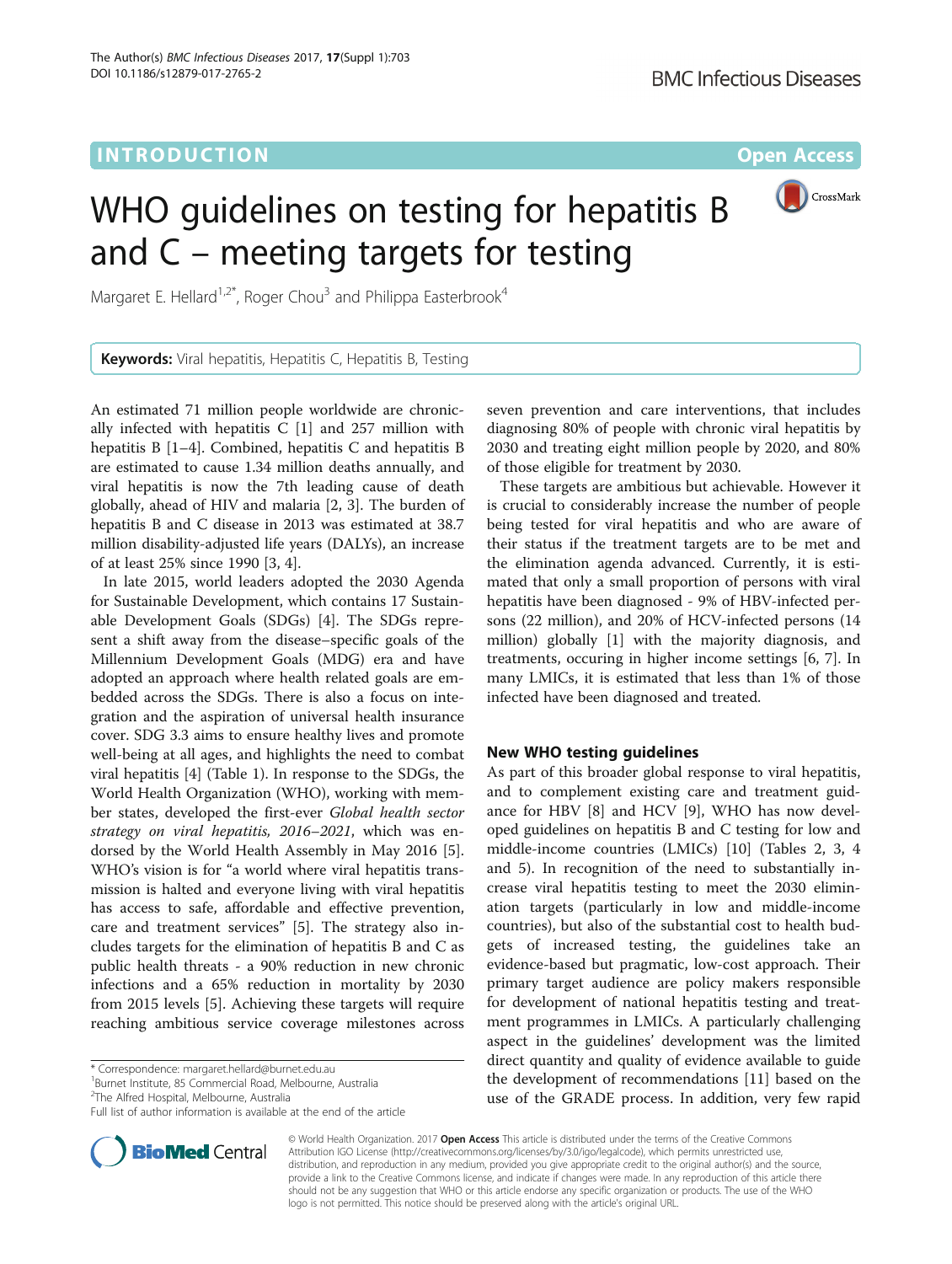<span id="page-1-0"></span>Table 1 WHO vison for viral hepatitis and the Sustainable Development Goal 3.3: [\[4,](#page-5-0) [5](#page-6-0)]

Vision: "A world where viral hepatitis transmission is halted and everyone living with viral hepatitis has access to safe, affordable and effective prevention, care and treatment services"

Goal: Eliminate viral hepatitis as a major public health threat by 2030

SDG 3.3 "End epidemics of AIDS, TB, malaria and neglected tropical diseases and combat hepatitis, water-borne diseases and other communicable diseases"

diagnostic serological tests for hepatitis B surface antigen or hepatitis C antibody have undergone formal quality assurance approval process by WHO (pre-qualification) or another recognised stringent national regulatory programme.

The first group of recommendations focuses on who to test for chronic hepatitis B and C. There was a strong recommendation for focussed testing among people most affected by viral hepatitis B or C (defined as those who are either part of a population with higher

Table 2 Adaptation (with permission) of Table 1. Summary of recommendations on testing for chronic hepatitis B and C virus infection, from WHO Guidelines on hepatitis B and C testing [\[10\]](#page-6-0)). Who to test for chronic HBV infection

| WHO TO TEST FOR CHRONIC HBV INFECTION<br>Testing approach and population                                                                 | Recommendations <sup>a</sup>                                                                                                                                                                                                                                                                                                                                                                                                                                                                                                                                                                                                                                                                                                                                                                                                                                                                                                                                                                                                                                                                                                                              |
|------------------------------------------------------------------------------------------------------------------------------------------|-----------------------------------------------------------------------------------------------------------------------------------------------------------------------------------------------------------------------------------------------------------------------------------------------------------------------------------------------------------------------------------------------------------------------------------------------------------------------------------------------------------------------------------------------------------------------------------------------------------------------------------------------------------------------------------------------------------------------------------------------------------------------------------------------------------------------------------------------------------------------------------------------------------------------------------------------------------------------------------------------------------------------------------------------------------------------------------------------------------------------------------------------------------|
| General population testing                                                                                                               | 1. In settings with a $\geq$ 2% or $\geq$ 5% <sup>b</sup> HBsAg seroprevalence in the general<br>population, it is recommended that all adults have routine access to and<br>be offered HBsAg serological testing with linkage to prevention, care and<br>treatment services.<br>General population testing approaches should make use of existing<br>community- or health facility-based testing opportunities or programmes<br>such as at antenatal clinics, HIV or TB clinics.<br>Conditional recommendation, low quality of evidence                                                                                                                                                                                                                                                                                                                                                                                                                                                                                                                                                                                                                  |
| Routine testing in pregnant women                                                                                                        | 2. In settings with a $\geq$ 2% or $\geq$ 5%% <sup>b</sup> HBsAg seroprevalence in the general<br>population, it is recommended that HBsAq serological testing be routinely<br>offered to all pregnant women in antenatal clinics <sup>c</sup> , with linkage to prevention,<br>care and treatment services. Couples and partners in antenatal care settings<br>should be offered HBV testing services.<br>Strong recommendation, low quality of evidence                                                                                                                                                                                                                                                                                                                                                                                                                                                                                                                                                                                                                                                                                                 |
| Focused testing in most affected populations                                                                                             | 3. In all settings (and regardless of whether delivered through facility- or<br>community- based testing), it is recommended that HBsAg serological testing<br>and linkage to care and treatment services be offered to the following<br>individuals:<br>• Adults and adolescents from populations most affected by HBV infection <sup>d</sup> (i.e.<br>who are either part of a population with high HBV seroprevalence or who have<br>a history of exposure and/or high-risk behaviours for HBV infection);<br>• Adults, adolescents and children with a clinical suspicion of chronic viral<br>hepatitis <sup>e</sup> (i.e. symptoms, signs, laboratory markers);<br>· Sexual partners, children and other family members, and close household<br>contacts of those with HBV infection <sup>t</sup> ;<br>• Health-care workers: in all settings, it is recommended that HBsAg serological<br>testing be offered and hepatitis B vaccination given to all health-care workers<br>who have not been vaccinated previously (adapted from existing quidance on<br>hepatitis B vaccination <sup>9</sup> )<br>Strong recommendation, low quality of evidence |
| Blood donors Adapted from existing 2010 WHO guidance (Screening<br>donated blood for transfusion transmissible infections <sup>h</sup> ) | 4. In all settings, screening of blood donors should be mandatory with linkage<br>to care, counselling and treatment for those who test positive.                                                                                                                                                                                                                                                                                                                                                                                                                                                                                                                                                                                                                                                                                                                                                                                                                                                                                                                                                                                                         |

donated blood for transfusion transmissible infections<sup>h</sup>)

Abbreviations: HBsAg hepatitis B surface antigen, PWID people who inject drugs, MSM men who have sex with men

<sup>a</sup>The GRADE system (Grading of Recommendations, Assessment, Development and Evaluation) was used to categorize the strength of recommendations as strong or conditional (based on consideration of the quality of evidence, balance of benefits and harms, acceptability, resource use and programmatic feasibility) and the quality of evidence as high, moderate, low or very low

b A threshold of ≥2% or ≥5% seroprevalence was based on several published thresholds of intermediate or high seroprevalence. The threshold used will depend on other country considerations and epidemiological context

c Many countries have chosen to adopt routine testing in all pregnant women, regardless of seroprevalence in the general population, and particularly where seroprevalence ≥2%. A full vaccination schedule including birth dose should be completed in all infants, in accordance with the WHO position paper on hepatitis B vaccines 2009<sup>9</sup>

<sup>d</sup>Includes those who are either part of a population with higher seroprevalence (e.g. some mobile/migrant populations from high/intermediate endemic countries, and certain indigenous populations) or who have a history of exposure or high-risk behaviours for HBV infection (e.g. PWID, people in prisons and other closed settings, MSM and sex workers, HIV-infected persons, partners, family members and children of HBV-infected persons)

e<br>Features that may indicate underlying chronic HBV infection include clinical evidence of existing liver disease, such as cirrhosis or hepatocellular carcinoma (HCC), or where there is unexplained liver disease, including abnormal liver function tests or liver ultrasound

f In all settings, it is recommended that HBsAg serological testing with hepatitis B vaccination of those who are HBsAg negative and not previously vaccinated be offered to all children with parents or siblings diagnosed with HBV infection or with clinical suspicion of hepatitis, through community- or facility-based testing <sup>9</sup>WHO position paper. Hepatitis B vaccines. Weekly Epidemiological Record. 2009;4 (84):405–20<br>hscreening donated blood for transfusion transmissible infections. Geneva: World Health Organ

<sup>h</sup>Screening donated blood for transfusion transmissible infections. Geneva: World Health Organization; 2010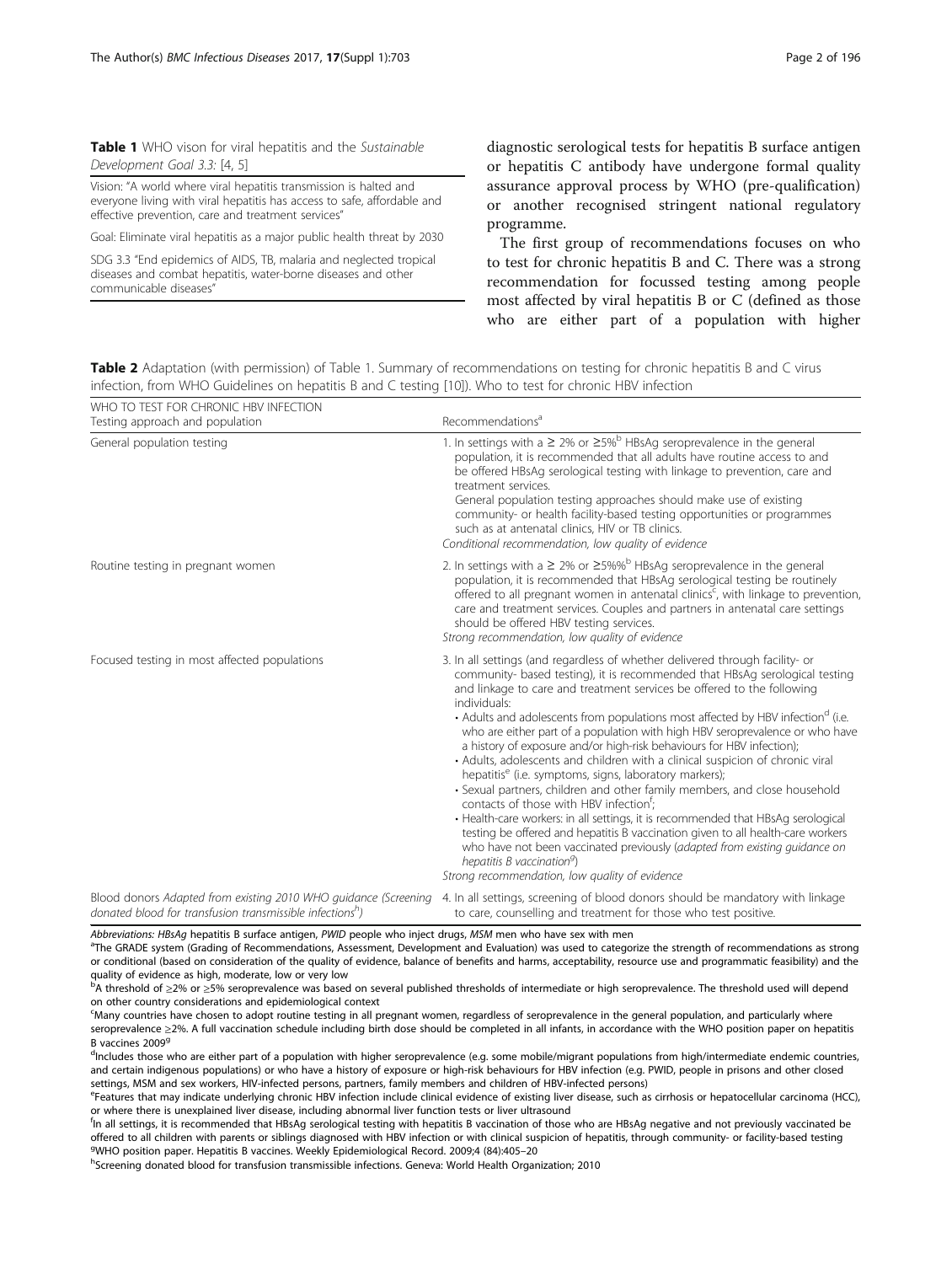WHO TO TEST FOR CHRONIC HCV INFECTION

| VVHU TU TEST FÜR CHRÜNIC HUV INFECTIUN<br>Testing approach and population | Recommendations <sup>a</sup>                                                                                                                                                                                                                                                                                                                                                                                                                                                                                                                                                                                                                                                                                                                                                                                                                                                                         |
|---------------------------------------------------------------------------|------------------------------------------------------------------------------------------------------------------------------------------------------------------------------------------------------------------------------------------------------------------------------------------------------------------------------------------------------------------------------------------------------------------------------------------------------------------------------------------------------------------------------------------------------------------------------------------------------------------------------------------------------------------------------------------------------------------------------------------------------------------------------------------------------------------------------------------------------------------------------------------------------|
| Focused testing in most affected<br>populations                           | 1. In all settings (and regardless of whether delivered through facility- or community- based testing), it<br>is recommended that serological testing for HCV antibody (anti-HCV) <sup>b</sup> be offered with linkage to<br>prevention, care and treatment services to the<br>following individuals:<br>• Adults and adolescents from populations most affected by HCV infection <sup>c</sup> (i.e. who are either part of<br>a population with high HCV seroprevalence or who have a history of exposure and/or high-risk<br>behaviours for HCV infection):<br>• Adults, adolescents and children with a clinical suspicion of chronic viral hepatitis <sup>d</sup> (i.e. symptoms, signs,<br>laboratory markers).<br>Strong recommendation, low quality of evidence<br>Note: Periodic re-testing using HCV NAT should be considered for those with ongoing risk of acquisition<br>or reinfection. |
| General population testing                                                | 2. In settings with a $\geq$ 2% or $\geq$ 5% HCV antibody seroprevalence in the general population, it is<br>recommended that all adults have access to and be offered HCV serological testing with linkage to<br>prevention, care and treatment services.<br>General population testing approaches should make use of existing community- or facility-based testing<br>opportunities or programmes such as HIV or TB clinics, drug treatment services and antenatal clinics <sup>f</sup> .<br>Conditional recommendation, low quality of evidence                                                                                                                                                                                                                                                                                                                                                   |
| Birth cohort testing                                                      | 3. This approach may be applied to specific identified birth cohorts of older persons at higher risk of<br>infection <sup>9</sup> and morbidity within populations that have an overall lower general prevalence.<br>Conditional recommendation, low quality of evidence                                                                                                                                                                                                                                                                                                                                                                                                                                                                                                                                                                                                                             |

<span id="page-2-0"></span>Table 3 Adaptation (with permission) of Table [1.](#page-1-0) Summary of recommendations on testing for chronic hepatitis B and C virus infection, from WHO Guidelines on hepatitis B and C testing [\[10\]](#page-6-0)). Who to test for chronic HCV infection

Abbreviations: NAT nucleic acid test, anti-HCV HCV antibody, PWID people who inject drugs, MSM men who have sex with men <sup>a</sup>The GRADE system (Grading of Recommendations, Assessment, Development and Evaluation) was used to categorize the strength of recommendations as strong or conditional (based on consideration of the quality of evidence, balance of benefits and harms, acceptability, resource use and programmatic feasibility) and the quality of evidence as high, moderate, low or very low

<sup>b</sup>This may include fourth-generation combined antibody/antigen assays

c Includes those who are either part of a population with higher seroprevalence (e.g. some mobile/migrant populations from high/intermediate endemic countries, and certain indigenous populations) or who have a history of exposure or high-risk behaviours for HCV infection (e.g. PWID, people in prisons and other closed settings, MSM and sex workers, and HIV-infected persons, children of mothers with chronic HCV infection especially if HIV-coinfected)

<sup>d</sup>Features that may indicate underlying chronic HCV infection include clinical evidence of existing liver disease, such as cirrhosis or hepatocellular carcinoma

(HCC), or where there is unexplained liver disease, including abnormal liver function tests or liver ultrasound

e A threshold of ≥2% or ≥5% seroprevalence was based on several published thresholds of intermediate and high seroprevalence. The threshold used will depend on other country considerations and epidemiological context

f Routine testing of pregnant women for HCV infection is currently not recommended

<sup>9</sup>Because of historical exposure to unscreened or inadequately screened blood products and/or poor injection safety

seroprevalence (e.g. some mobile/migrant populations from high/intermediate endemic countries, some indigenous populations) or who have a history of exposures or high-risk behaviours for HCV infection (e.g. PWID, people in prisons and other closed settings, MSM and sex workers, partners, family members and children of HBV infected persons) as well as adults and children with a clinical suspicion of chronic viral hepatitis. The guidelines made a conditional recommendation that in settings with intermediate ( $\geq 2\%$ ) or high ( $\geq 5\%$ ) prevalence, all adults should have routine access to testing, with linkage to care and prevention services (Tables [2,](#page-1-0) 3, [4](#page-3-0) and [5\)](#page-4-0). The threshold used will depend on other country considerations and epidemiological context. In settings in which there are defined birth cohorts of older patients at higher risk for hepatitis C infection, the guidelines also recommend consideration of routine testing in birth cohorts. The strength of these recommendations was conditional, reflecting the more limited and lowerquality supporting evidence. Importantly, the guidelines recognise that testing should make use of existing

community or health facility-based testing opportunities or programmes such as at antenatal clinics, HIV or TB clinics [[10](#page-6-0)] (Tables [2,](#page-1-0) 3, [4](#page-3-0) and [5](#page-4-0)). The guidelines provide illustrative examples of different testing service delivery models in different populations and settings.

The second group of recommendations addressed "how to test?" with respect to choice of assays (i.e enzyme immunoassays (EIA) that are generally performed in a laboratory setting compared to rapid diagnostic tests (RDTs) that can be undertaken within the community) and sequence of tests (ie. testing strategies). Although RDTs generally are slightly less accurate than EIAs, they may enhance access to testing in settings with poor access to laboratory testing and facilitate receipt of results and linkage to care and treatment. The trade-off between the small difference in test accuracy and the key goal to promote access to testing, means that on balance EIA was recommended as the preferred assay in settings where laboratory testing is available, especially for HBsAg where there is a wide variation in diagnostic performance of available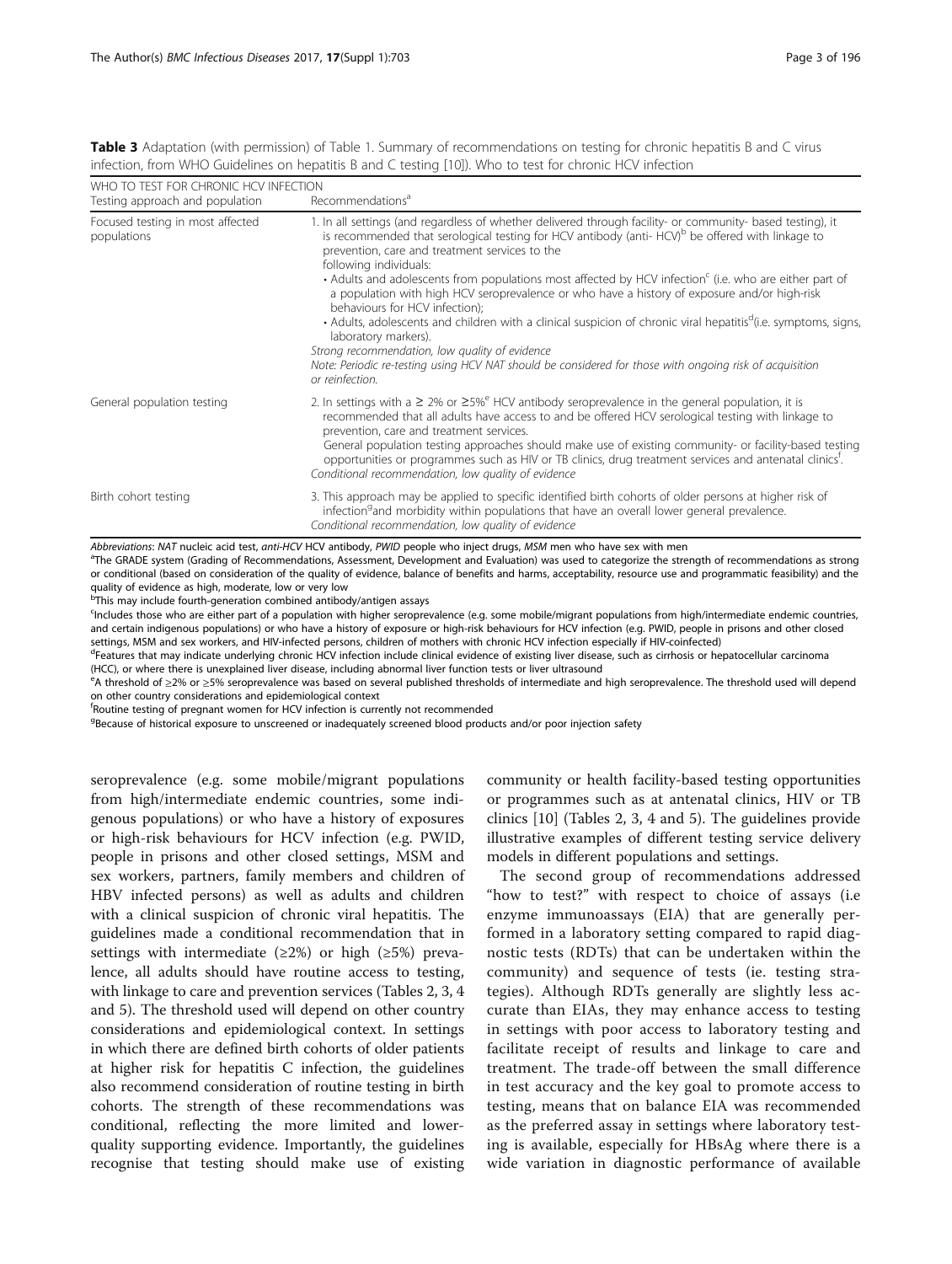<span id="page-3-0"></span>Table 4 Adaptation (with permission) of Table [1](#page-1-0). Summary of recommendations on testing for chronic hepatitis B and C virus infection, from WHO Guidelines on hepatitis B and C testing [\[10\]](#page-6-0)). How to test for chronic HBV infection and monitor treatment response

| HOW TO TEST FOR CHRONIC HBV INFECTION AND MONITOR TREATMENT RESPONSE<br>Recommendations <sup>ª</sup><br>Topic              |                                                                                                                                                                                                                                                                                                                                                                                                                                                                                                                                                                                                                                                                                                                                                                                                                                                                                                                                                                                                                                                                                                                                                                                                                                                                                                                                                                                                                                                                |  |
|----------------------------------------------------------------------------------------------------------------------------|----------------------------------------------------------------------------------------------------------------------------------------------------------------------------------------------------------------------------------------------------------------------------------------------------------------------------------------------------------------------------------------------------------------------------------------------------------------------------------------------------------------------------------------------------------------------------------------------------------------------------------------------------------------------------------------------------------------------------------------------------------------------------------------------------------------------------------------------------------------------------------------------------------------------------------------------------------------------------------------------------------------------------------------------------------------------------------------------------------------------------------------------------------------------------------------------------------------------------------------------------------------------------------------------------------------------------------------------------------------------------------------------------------------------------------------------------------------|--|
| Which serological assays to use                                                                                            | • For the diagnosis of chronic HBV infection in adults, adolescents and children<br>$($ >12 months of age <sup>b</sup> ), a serological assay (in either RDT or laboratory-based<br>immunoassay format <sup>c</sup> ) that meets minimum quality, safety and performance<br>standards <sup>d</sup> (with regard to both analytical and clinical sensitivity and specificity)<br>is recommended to detect hepatitis B surface antigen (HBsAg).<br>- In settings where existing laboratory testing is already available and accessible,<br>laboratory-based immunoassays are recommended as the preferred assay format.<br>- In settings where there is limited access to laboratory testing and/or in populations<br>where access to rapid testing would facilitate linkage to care and treatment, use<br>of RDTs is recommended to improve access.<br>Strong recommendation, low/moderate quality of evidence                                                                                                                                                                                                                                                                                                                                                                                                                                                                                                                                                  |  |
| Serological testing strategies                                                                                             | • In settings or populations with an HBsAg seroprevalence of $\geq 0.4\%^e$ , a single<br>serological assay for detection of HBsAg is recommended, prior to further<br>evaluation for HBV DNA and staging of liver disease.<br>$\cdot$ In settings or populations with a low HBsAg seroprevalence of <0.4% $^{\circ}$ .<br>confirmation of HBsAg positivity on the same immunoassay with a neutralization<br>step or a second different RDT assay for detection of HBsAg may be considered <sup>t</sup> .<br>Conditional recommendation, low quality of evidence                                                                                                                                                                                                                                                                                                                                                                                                                                                                                                                                                                                                                                                                                                                                                                                                                                                                                               |  |
| Detection of HBV DNA - assessment for treatment Adapted<br>from existing quidance (WHO HBV 2015 quidelines <sup>9</sup> )  | • Directly following a positive HBsAg serological test, the use of quantitative or<br>qualitative nucleic acid testing (NAT) for detection of HBV DNA is recommended as<br>the preferred strategy and to guide who to treat or not treat.<br>Strong recommendation, moderate/low quality of evidence                                                                                                                                                                                                                                                                                                                                                                                                                                                                                                                                                                                                                                                                                                                                                                                                                                                                                                                                                                                                                                                                                                                                                           |  |
| Monitoring for HBV treatment response and disease<br>progression Existing guidance (WHO HBV 2015 guidelines <sup>9</sup> ) | • It is recommended that the following be monitored at least annually:<br>- ALT levels (and AST for APRI), HBsAg <sup>h</sup> , HBeAg <sup>i</sup> , and HBV DNA levels (where HBV<br>DNA testing is available)<br>- Non-invasive tests (APRI score or transient elastography) to assess for presence of<br>cirrhosis in those without cirrhosis at baseline;<br>- If on treatment, adherence should be monitored regularly and at each visit.<br>Strong recommendation, moderate quality of evidence<br>More frequent monitoring is recommended:<br>• In persons on treatment or following treatment discontinuation: more frequent<br>on-treatment monitoring (at least every 3 months for the first year) is indicated<br>in: persons with more advanced disease (compensated or decompensated cirrhosis <sup>)</sup> );<br>during the first year of treatment to assess treatment response and adherence; where<br>treatment adherence is a concern; in HIV-coinfected persons; and in persons after<br>discontinuation of treatment. Conditional recommendation, very low<br>quality of evidence<br>. In persons who do not yet meet the criteria for antiviral therapy: i.e. persons who<br>have intermittently abnormal ALT levels or HBV DNA levels that fluctuate between<br>2000 IU/mL and 20,000 IU/mL (where HBV DNA testing is available) and in HIV-<br>coinfected persons <sup>h</sup> . Conditional recommendation,<br>low quality of evidence |  |

Abbreviations: ALT alanine aminotransferase, AST aspartate aminotransferase, APRI aspartate-to-platelet ratio index, HBeAg HBV e antigen, HBsAg HBV surface antigen, NAT nucleic acid test, RDT rapid diagnostic test

<sup>a</sup>The GRADE system (Grading of Recommendations, Assessment, Development and Evaluation) was used to categorize the strength of recommendations as strong or conditional (based on consideration of the quality of evidence, balance of benefits and harms, acceptability, resource use and programmatic feasibility) and the quality of evidence as high, moderate, low or very low

<sup>b</sup> A full vaccination schedule including birth dose should be completed in all infants in accordance with the WHO position paper on Hepatitis B vaccines, 2009. Testing of exposed infants is problematic within the first six months of life as HBsAg and hepatitis B DNA may be inconsistently detectable in infected infants. Exposed infants should be tested for HBsAg between 6 and 12 months of age to screen for evidence of hepatitis B infection. In all age groups, acute HBV infection can be confirmed by the presence of HBsAg and IgM anti-HBc. CHB is diagnosed if there is persistence of HBsAg for six months or more<br><sup>c</sup> Laboratory-based immunoassays include enzyme immunoassay (EIA), chemolumine

<sup>d</sup> Assays should meet minimum acceptance criteria of either WHO prequalification of in vitro diagnostics (IVDs) or a stringent regulatory review for IVDs. All IVDs should be used in accordance with manufacturers' instructions for use and where possible at testing sites enrolled in a national or international external quality assessment scheme<br><sup>e</sup> Based on results of predictive modelling of pos diagnostic performance

<sup>f</sup> A repeat HBsAg assay after 6 months is also a common approach used to confirm chronicity of HBV infection

<sup>g</sup> For further details, see Chapter 5: Who to treat and who not to treat. Guidelines for the prevention, care and treatment of persons with chronic hepatitis B infection: World Health Organization; 2015

h In persons on treatment, monitor for HBsAg loss (although this occurs rarely), and for seroreversion to HBsAg positivity after discontinuation of treatment i Monitoring of HBeAg/anti-HBe mainly applies to those who are initially HBeAg positive. However, those who have already achieved HBeAg seroconversion and are HBeAg negative and anti-HBe positive may serorevert

j Decompensated cirrhosis is defined by the development of portal hypertension (ascites, variceal haemorrhage and hepatic encephalopathy), coagulopathy, or liver insufficiency (jaundice). Other clinical features of advanced liver disease/cirrhosis may include: hepatomegaly, splenomegaly, pruritus, fatigue, arthralgia, palmar erythema and oedema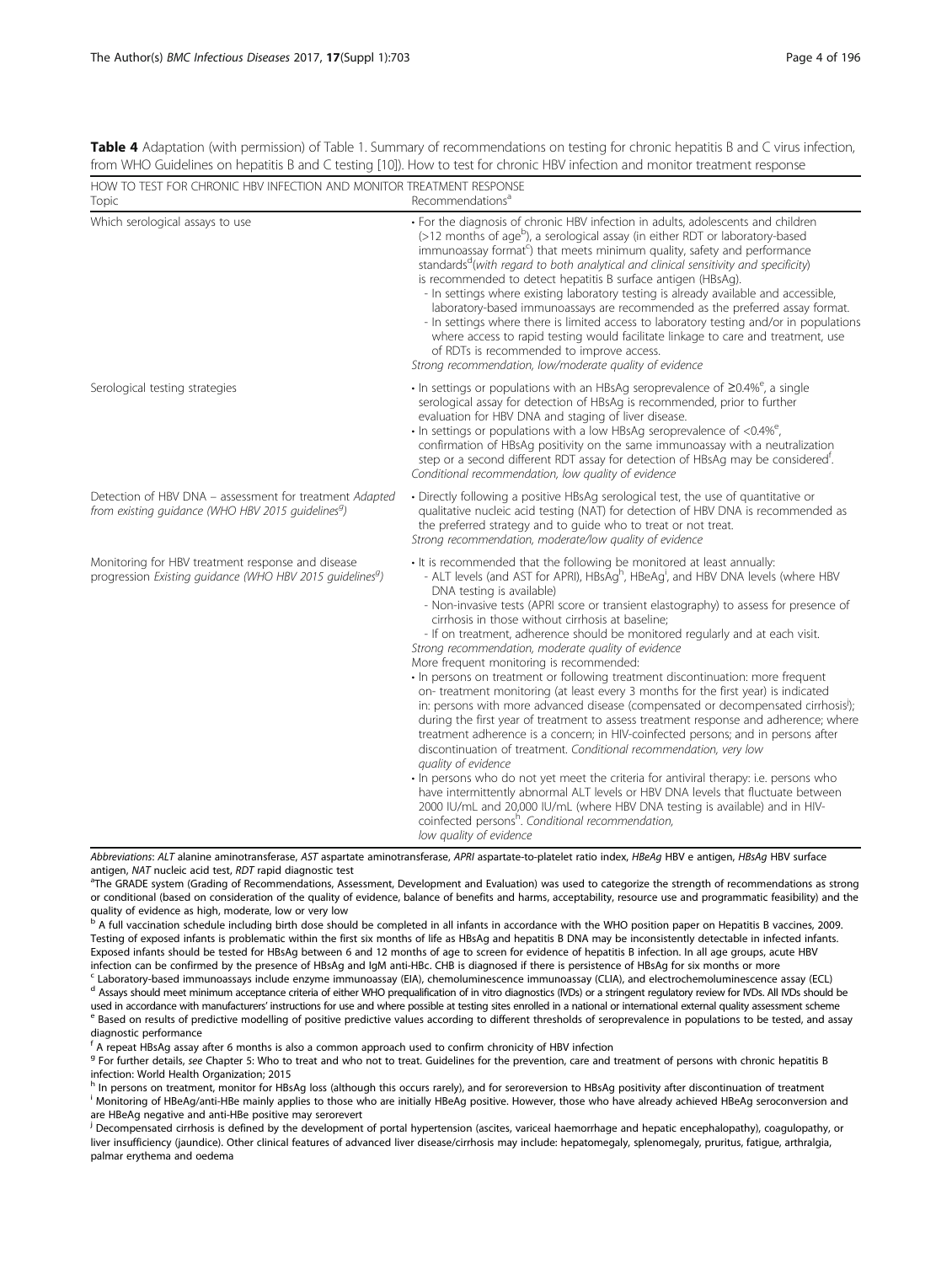<span id="page-4-0"></span>Table 5 Adaptation (with permission) of Table [1](#page-1-0). Summary of recommendations on testing for chronic hepatitis B and C virus infection, from WHO Guidelines on hepatitis B and C testing [\[10\]](#page-6-0)). How to test for chronic HCV infection and monitor treatment response

| HOW TO TEST FOR CHRONIC HCV INFECTION AND MONITOR TREATMENT RESPONSE |                                                                                                                                                                                                                                                                                                                                                                                                                                                                                                                                                                                                                                                                                                                                            |  |
|----------------------------------------------------------------------|--------------------------------------------------------------------------------------------------------------------------------------------------------------------------------------------------------------------------------------------------------------------------------------------------------------------------------------------------------------------------------------------------------------------------------------------------------------------------------------------------------------------------------------------------------------------------------------------------------------------------------------------------------------------------------------------------------------------------------------------|--|
| Topic                                                                | Recommendations <sup>a</sup>                                                                                                                                                                                                                                                                                                                                                                                                                                                                                                                                                                                                                                                                                                               |  |
| Which serological assays to use                                      | • To test for serological evidence of past or present infection in adults, adolescents and children<br>( $>18$ months of age <sup>b</sup> ), an HCV serological assay (antibody or antibody/antigen) using either<br>RDT or laboratory-based immunoassay formats <sup>c</sup> that meet minimum safety, quality and<br>performance standards <sup>d</sup> (with regard to both analytical and clinical sensitivity and specificity) is<br>recommended.<br>- In settings where there is limited access to laboratory infrastructure and testing, and/or in<br>populations where access to rapid testing would facilitate linkage to care and treatment, RDTs<br>are recommended.<br>Strong recommendation, low/moderate quality of evidence |  |
| Serological testing strategies                                       | In adults and children older than 18 months <sup>b</sup> , a single serological assay for initial detection<br>of serological evidence of past or present infection is recommended prior to supplementary<br>nucleic acid testing (NAT) for evidence of viraemic infection.<br>Conditional recommendation, low quality of evidence                                                                                                                                                                                                                                                                                                                                                                                                         |  |
| Detection of viraemic infection                                      | • Directly following a reactive HCV antibody serological test result, the use of quantitative or<br>qualitative NAT for detection of HCV RNA is recommended as the preferred strategy to<br>diagnose viraemic infection.<br>Strong recommendation, moderate/low quality of evidence<br>• An assay to detect HCV core (p22) antigen, which has comparable clinical sensitivity to<br>NAT, is an alternative to NAT to diagnose viraemic infection <sup>e</sup> .<br>Conditional recommendation, moderate quality of evidence                                                                                                                                                                                                                |  |
| Assessment of HCV treatment response                                 | • Nucleic acid testing for qualitative or quantitative detection of HCV RNA should be used as<br>test of cure at 12 or 24 weeks (i.e. sustained virological response (SVR12 or SVR24)) after<br>completion of antiviral treatment.<br>Conditional recommendation, moderate/low quality of evidence                                                                                                                                                                                                                                                                                                                                                                                                                                         |  |

Abbreviations: DBS dried blood spot, IVD in vitro diagnostics, NAT nucleic acid test, RDT rapid diagnostic test

<sup>a</sup>The GRADE system (Grading of Recommendations, Assessment, Development and Evaluation) was used to categorize the strength of recommendations as strong or conditional (based on consideration of the quality of evidence, balance of benefits and harms, acceptability, resource use and programmatic feasibility) and the quality of evidence as high, moderate, low or very low

<sup>b</sup>HCV infection can be confirmed in children under 18 months only by virological assays to detect HCV RNA, because transplacental maternal antibodies remain in the child's bloodstream up until 18 months of age, making test results from serology assays ambiguous <sup>c</sup>

Laboratory-based immunoassays include enzyme immunoassay (EIA), chemoluminescence immunoassay (CLIA), and electrochemoluminescence assay (ECL) d<br>Assays should meet minimum acceptance criteria of either WHO prequalification of IVDs or a stringent regulatory review for IVDs. All IVDs should be used in accordance with manufacturers' instructions, and where possible at testing sites enrolled in a national or international external quality assessment scheme <sup>e</sup>A lower level of analytical sensitivity can be considered, if an assay is able to improve access (i.e. an assay that can be used at the point of care or suitable for dried blood spot [DBS] specimens) and/or affordability. An assay with a limit of detection of 3000 IU/mL or lower would be acceptable and would identify 95% of those with viraemic infection, based on available data

RDT assays, and RDT recommended in settings with poor access to laboratory testing and/or in populations where access to rapid testing would facilitate linkage to care and treatment. The recommendation was graded "strong", based on low/moderate quality of evidence [[10](#page-6-0)] (Tables [2](#page-1-0), [3,](#page-2-0) [4](#page-3-0) and 5).

The need for a one or two-assay serological testing strategy was also addressed. Again, whilst a second confirmatory test would improve diagnostic accuracy, particularly in lower prevalence settings, this would incur additional complexity and costs. This led to the pragmatic recommendation that a single initial RDT or EIA was sufficient prior to a supplementary nucleic acid test (NAT) test for current viraemia. In lowprevalence settings  $(\leq 0.4\%)$ , confirmation of hepatitis B surface antigen (HBsAg) with a neutralisation step or a second and different RDT HBsAg assay should be considered due to the considerably improved positive predictive value (and hence reduced false positive rate) they confer. The strength of this recommendation was "conditional", based on low quality of evidence [\[10](#page-6-0)] (Tables [2,](#page-1-0) [3,](#page-2-0) [4](#page-3-0) and 5).

The use of a qualitative or quantitative nucleic acid test (NAT) to detect viraemia and inform assessment of an individual's need for hepatitis B or C treatment was recommended (strong recommendation, moderate/low quality of evidence). With highly effective curative short course direct acting antiviral (DAA) treatment now available for hepatitis C infection, with need only to confirm presence or viraemia and cure, a qualitative test may be sufficient depending on the limit of detection. For hepatitis C, a core antigen test with comparable clinical sensitivity (and potentially a simpler test for some laboratories) was recommended as a potential alternative to NAT for diagnosis of viraemic infection (conditional recommendation, moderate quality of evidence). When assessing treatment response and test of cure for hepatitis C, a NAT test was recommended rather than an antigen test for which there is currently insufficient data [\[10\]](#page-6-0) (Tables [2,](#page-1-0) [3,](#page-2-0) [4](#page-3-0) and 5). Monitoring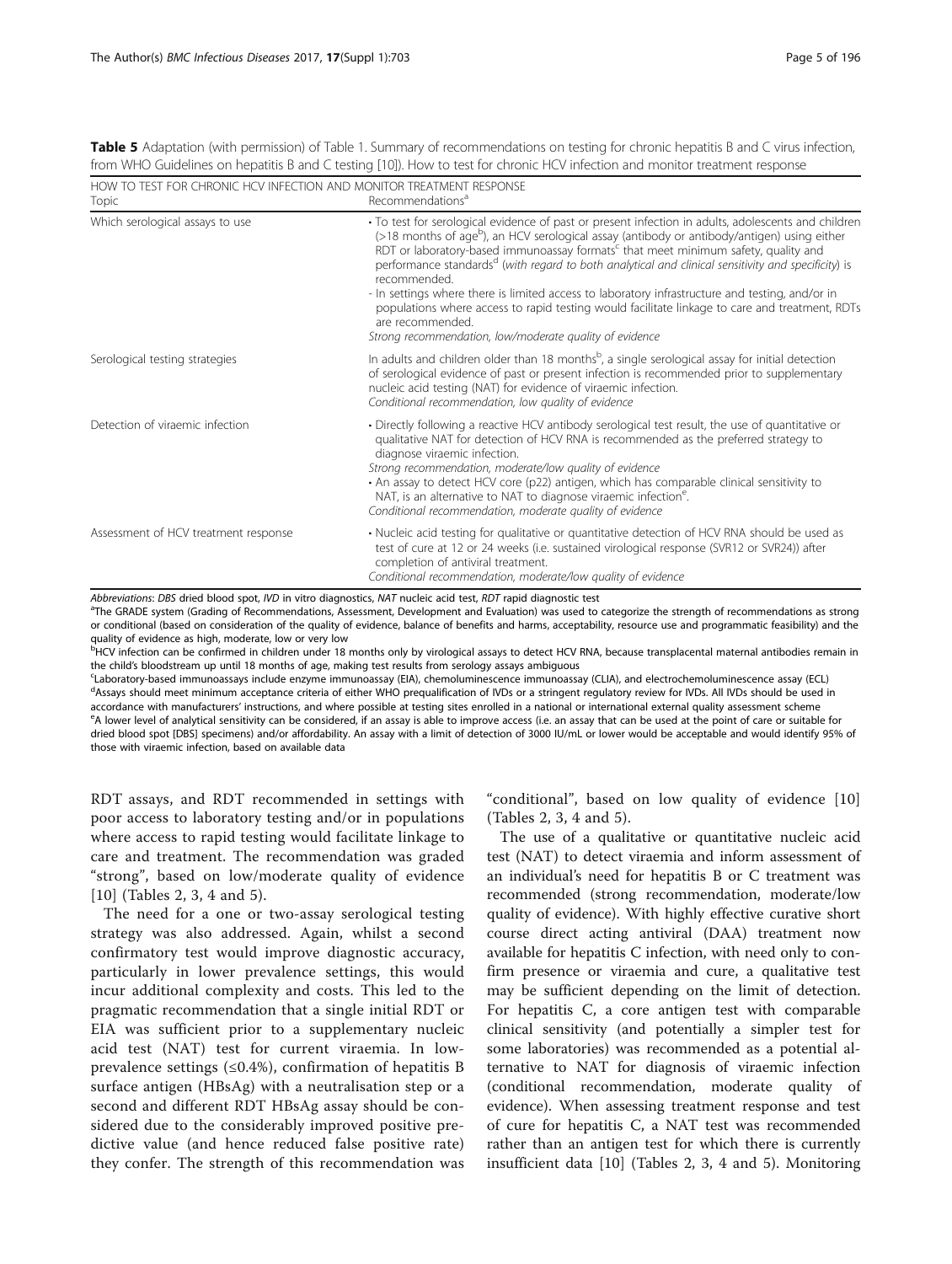<span id="page-5-0"></span>for hepatitis B was addressed in the previously developed WHO Hepatitis B Guidelines [\[8](#page-6-0)] and includes annual HBsAg and HBV DNA measurement.

The use of dried blood spots (DBS) specimens for HBsAg and anti-HCV antibody serology testing and HBV and HCV NAT was examined. Again, trade-offs were considered, specifically whether whether DBS testing would sufficiently increase the number of tests being performed to an extent that would offset the reduced sensitivity and specificity. DBS testing was recommended where there are no facilities or expertise to take venous whole blood specimens; for persons with poor venous access (e.g. people who inject drugs); or where RDTs were not available or their use was not feasible. It was recognised that a key limitation to the expanded use of DBS was that currently there are no manufacturers' protocols for use of DBS samples with their commercial assays, or regulatory approval for their use with DBS samples. As a consequence the current use of DBS specimens would be considered "offlabel". The recommendation (conditional, with low/moderate quality evidence) highlights the need to strengthen our understanding of the benefits and limitations of using DBS [\[10\]](#page-6-0) (Tables [2](#page-1-0), [3](#page-2-0), [4](#page-3-0) and [5](#page-4-0)).

For testing to improve patients' outcomes it is necessary that patients testing positive are linked to care and receive appropriate treatment. Recommended strategies to improve linkage to care following a positive serological test for hepatitis B or C include the role of peers and lay health workers, clinician reminders to prompt testing, integration of testing into single one-stop-shop facilities such as mental health or drug services, and on-site RDT testing with same-day results. However, specific evidence that following hepatitis testing, a support service or service structure improves linkage to care and treatment are limited so the recommendation was graded conditional with low/moderate quality evidence [\[10\]](#page-6-0) (Tables [2](#page-1-0), [3,](#page-2-0) [4](#page-3-0) and [5](#page-4-0)).

These inaugural viral hepatitis testing guidelines represent an important first step on the road map for increasing access to hepatitis B and C testing and to support the elimination goal. It also provides general guidance to countries on how to implement the recommendations and strategically select testing approaches and services and organise their laboratory services.

A challenge has been the quantity and quality of data to inform the testing recommendations, and these guidelines highlight the evidence and research gaps and agenda for the future. This should help governments in their decision-making on how best to implement testing programs. Hopefully it will also encourage manufacturers to register and qualify their RDTs and DBS tests, making it easier for services to utilise them. Demonstration/implementation science projects are needed to further guide implementation at country and regional level according to country epidemic profile and health services context.

Elimination of hepatitis B and hepatitis C as public health threats by 2030 is a laudable and feasible goal. The WHO testing guidelines will inform elimination strategies at individual health services and at country and regional levels. In addition, they will provide impetus for the development of the low-cost, high-quality tests that are vital for meeting elimination targets.

## Acknowledgements

Bridget Draper for assisting with the manuscript preparation.

#### Funding

Margaret Hellard is supported by a National Health and Medical Research Council (NHMRC) Principal Research Fellowship.

Margaret Hellard receives funding from Gilead Sciences, Abbvie and BMS for investigator-initiated independent research. The Burnet Institute receives support from the Victorian Operational Infrastructure Support Program. No funding was received for the writing of this commentary, and no funders were involved in the decision to submit it for publication.

Publication of this article was funded by the World Health Organization.

#### Availability of data and materials

Not applicable

## About this supplement

This article has been published as part of BMC Infectious Diseases Volume 17 Supplement 1, 2017: Testing for chronic hepatitis B and C – a global perspective. The full contents of the supplement are available online at [https://bmcinfectdis.biomedcentral.com/articles/supplements/volume-17](https://bmcinfectdis.biomedcentral.com/articles/supplements/volume-17-supplement-1) [supplement-1](https://bmcinfectdis.biomedcentral.com/articles/supplements/volume-17-supplement-1).

#### Authors' contributions

MH, RC and PE all contributed to the preparation and writing of this manuscript. All authors read and approved the final manuscript.

## Ethics approval and consent to participate

Consent for publication Not applicable.

Not applicable.

# Competing interests

The authors declare that they have no competing interests.

## Publisher's Note

Springer Nature remains neutral with regard to jurisdictional claims in published maps and institutional affiliations.

#### Author details

<sup>1</sup>Burnet Institute, 85 Commercial Road, Melbourne, Australia. <sup>2</sup>The Alfred Hospital, Melbourne, Australia. <sup>3</sup>Oregon Health & Science University, Portland, OR, USA. <sup>4</sup>Global Hepatitis Programme, HIV Department, World Health Organization, Geneva, Switzerland.

#### Published: 1 November 2017

## References

- 1. World Health Organization, Global Hepatitis Report, 2017. 2017: Geneva. [http://www.who.int/hepatitis/publications/global-hepatitis-report2017/en/](http://www.who.int/hepatitis/publications/global-hepatitis-report2017/en)
- 2. Lozano R, et al. Global and regional mortality from 235 causes of death for 20 age groups in 1990 and 2010: a systematic analysis for the global burden of disease study 2010. Lancet. 2012;380(9859):2095–128.
- 3. Stanaway JD, et al. The global burden of viral hepatitis from 1990 to 2013: findings from the global burden of disease study 2013. Lancet. 2016; 388(10049):1081–8.
- 4. Sustainable Development Knowledge Platform, Sustainable Development Goal 3: Ensure healthy lives and promote well-being for all at all ages. 2017. <https://sustainabledevelopment.un.org/sdg3>